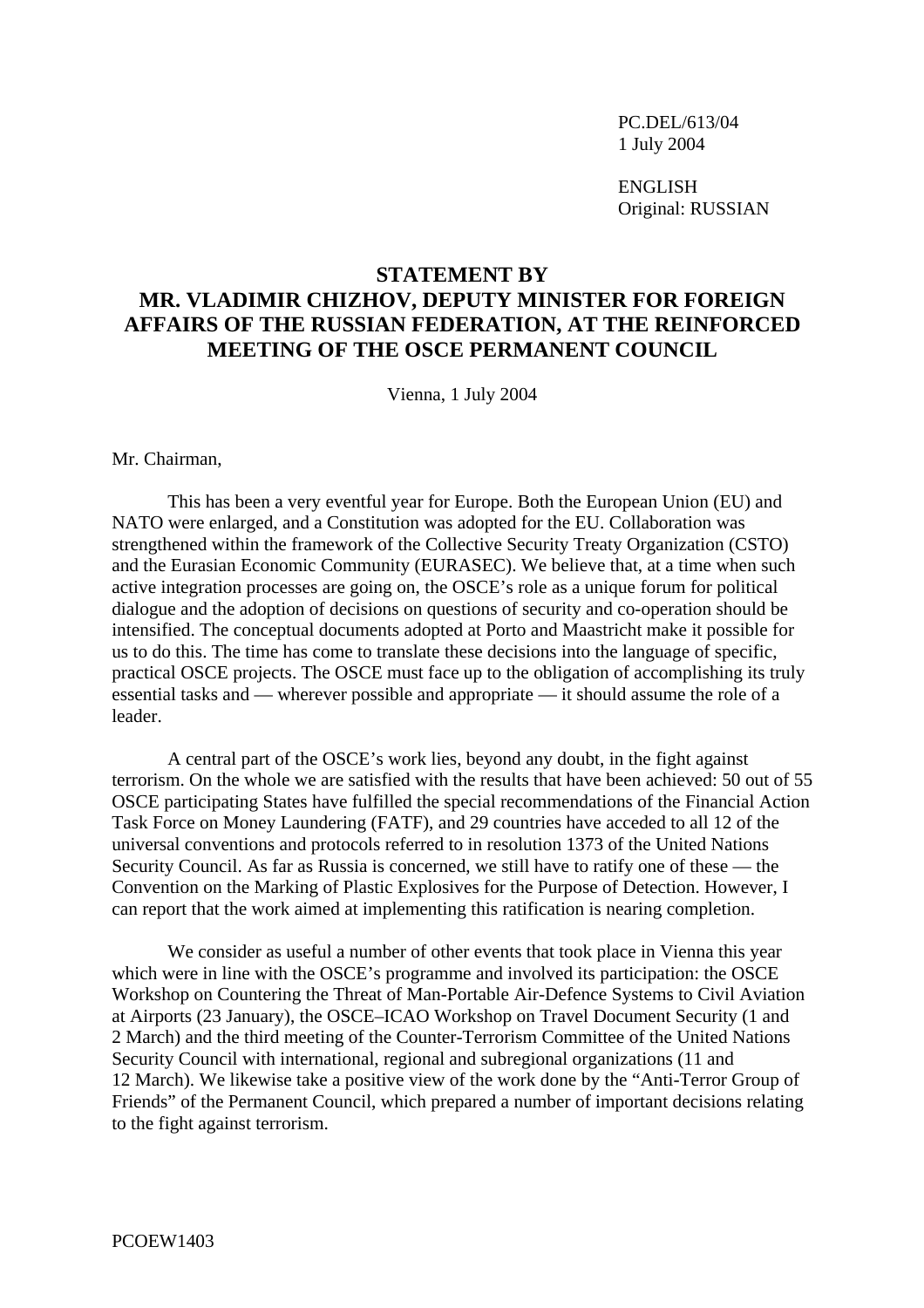We consider the OSCE's main task in connection with anti-terrorist activities to be that of monitoring the fulfilment by participating States of their international commitments related to the fight against terrorism. A valuable contribution to these efforts is the Permanent Council's decision on further measures to suppress terrorist financing, which we propose to adopt today. Russia, you will recall, was the initiator of this step.

 The OSCE should continue to take an active part in the peaceful settlement of regional conflicts within the context of existing negotiation formats.

 We supported the plan of the Bulgarian Chairmanship to make 2004 a "year for the implementation of OSCE documents", in particular the agreements reached at Maastricht. We are bound to acknowledge that a certain amount of progress has been made in a number of areas, for example in the fight against terrorism and trafficking in human beings, and in work on the "external dimension" and border security. A lot remains to be done, however. It is important in particular to study the distribution of OSCE resources and to see in what degree it corresponds to agreed political priorities.

 We take a positive view of the results obtained at last week's second Annual Security Review Conference (ASRC). We can safely say that these conferences have already proven their worth as an important forum for the exchange of views on a broad spectrum of problems.

 Unfortunately, however, the Strategy to Address Threats to Security and Stability in the Twenty-First Century, approved at Maastricht, is still not being fully implemented. We must not carry out its provisions on a selective basis. It is essential to give our attention to strengthening the analytical potential of the OSCE for the identification of threats and to create a mechanism for co-ordination in this sphere with other international organizations. This last question is particularly relevant from the standpoint of the "organizational congestion" in Europe which could lead to duplication of effort, and possibly to elements of competition and a dissipation of resources. This matter was discussed at the ASRC and we are convinced that this work should be continued.

 The same remarks apply to the Strategy Document for the Economic and Environmental Dimension. We feel that artificial attempts to select certain aspects of the Document for our attention while ignoring others are counterproductive. This is a comprehensive document and its provisions must be implemented in an appropriate way. We consider it essential to enhance the effectiveness of the Economic Forum's work as well. We should try to deal with this question right now, in fact, having already begun discussions on the selection of a truly relevant topic for the Forum's meeting in 2006. We feel that an appropriate theme might be the development of transport infrastructure in the OSCE area.

 Another priority matter remains the reform of the OSCE. This matter was discussed in the report of the Netherlands Chairmanship at the Ministerial Council meeting in Maastricht. Today, given the changing situation we find as regards security, all international organizations are undergoing a reform process and the OSCE should not be an exception.

 We take a positive view of the initial work done by the Permanent Council's Working Group on the Reform of the OSCE and the serious approach of its Chairman, Ambassador Liviu Bota. We are hoping for concrete results in the development of rules and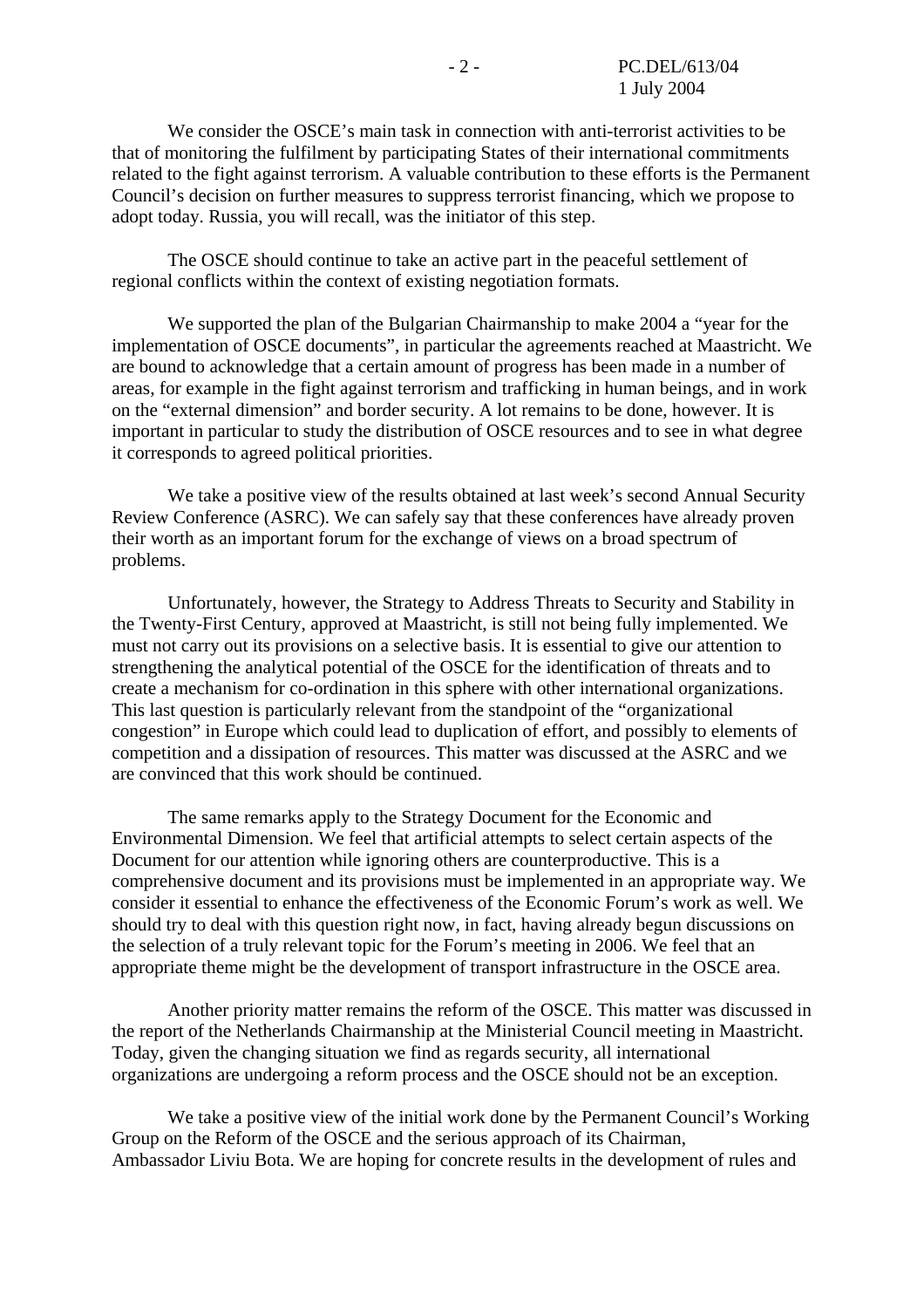procedures, structural improvements for OSCE bodies and a consultation mechanism to discuss appropriate draft decisions for the Ministerial Council meeting in Sofia.

 We believe it is both possible and necessary to agree on specific decisions before the Ministerial Council meeting in Sofia and a decision on reform of the OSCE's field activities. Our proposals regarding basic principles to govern the mandates of missions, mechanisms for collaboration with the receiving authorities, and improvements in budgetary planning, prepared in collaboration with Belarus, Kazakhstan and Kyrgyzstan (PC.DEL/986/03 of 4 September 2003), are now being considered by the Permanent Council's Working Group on Improving the Functioning and Effectiveness of OSCE Field Operations.

 The main task, however, in 2004 as regards reform is to review the scale of contributions. If we do not reach an agreement on this matter, as of 1 January the OSCE will be left without a budget, so that next year we will not only have nothing to talk about but also nowhere to hold talks. We are in favour of the elaboration of a single scale of contributions covering both institutions and missions, calculated according to United Nations guidelines and based on the real ability of States to pay.

 We should like to emphasize that reform does not mean revising the foundations of our Organization. The consensus rule will remain an unshakeable pillar of the OSCE, one which we pledged to strengthen in the Charter for European Security and other documents, including those approved at the highest level.

 During the Annual Security Review Conference, concerns were raised regarding the weakening of the treaty law foundations of European security and the growing role of military force in world politics. Given this state of affairs, we need to ensure that the Agreement on Adaptation of the Treaty on Conventional Armed Forces in Europe enters into force as soon as possible and we need to modernize the existing regime of confidence- and security-building measures.

 On 25 June, the State Duma of the Federal Assembly of Russia approved, with a significant majority, the Law on the Ratification of the Agreement on Adaptation of the CFE Treaty, which, we trust, will enter into force in the near future once ratification procedures are completed. Russia will thus become the fourth country to have ratified this Agreement, after Ukraine, Belarus and Kazakhstan. It is our hope that this step will encourage the other States Parties to the CFE Treaty to fulfil this most important Istanbul commitment as well.

 We support an increased role for the OSCE Forum for Security Co-operation, the preservation of its autonomous status and its right to take independent decisions, and also to make its own vital contribution to preparations for the annual security review conferences.

 The Ministerial Council meeting in Maastricht set a number of key tasks in the human dimension. Noticeable progress has been made in the implementation of decisions on tolerance and combating trafficking in human beings.

 We welcome the appointment of Ms. Helga Konrad as the OSCE Special Representative on Combating Trafficking in Human Beings. We trust that some good decisions will be drafted in time for the Ministerial Council meeting in Sofia following the conclusion in September of a series of conferences on countering various forms of discrimination and intolerance and the holding of the Helsinki conference on trafficking.